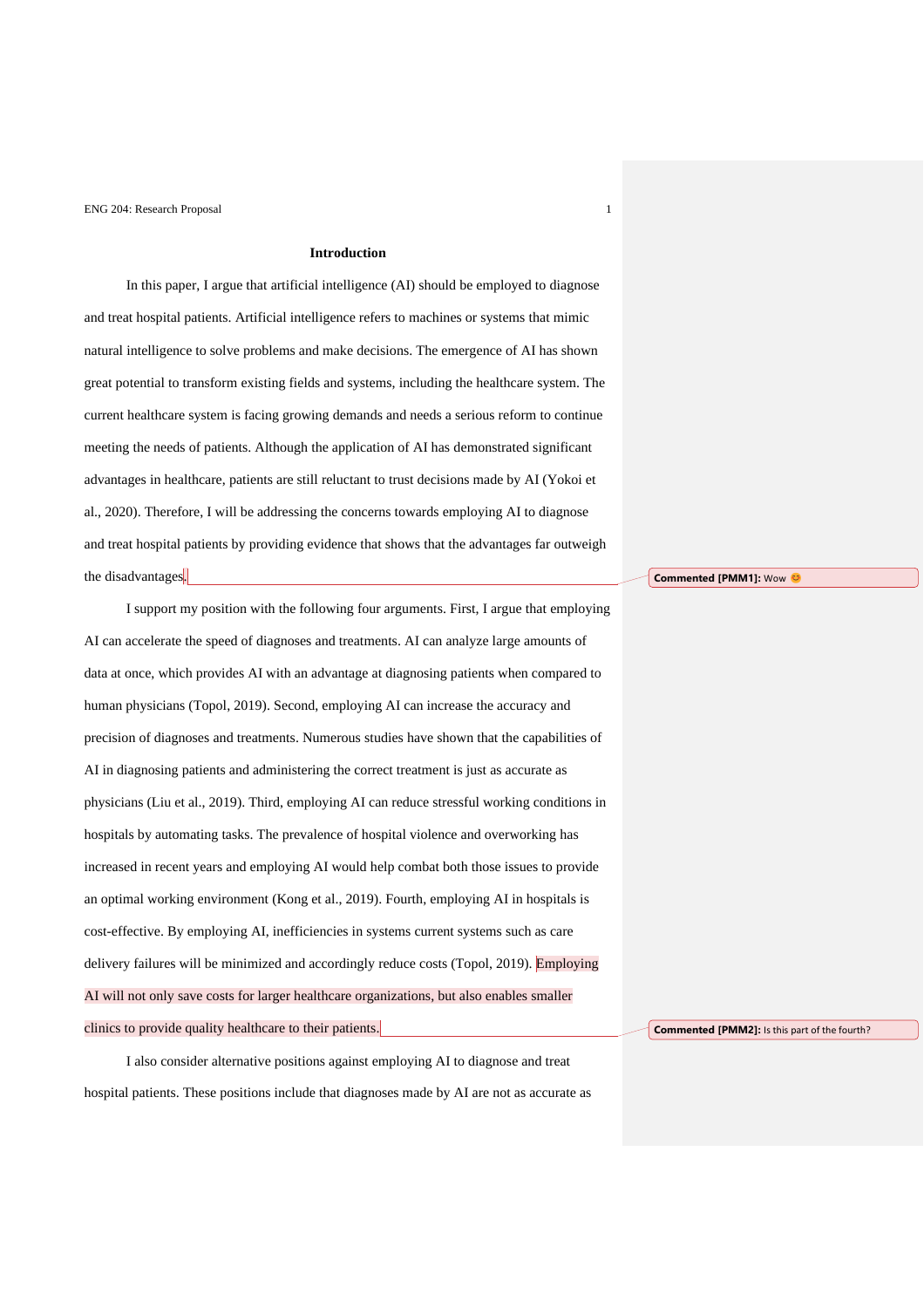human physicians (Jussupow et al., 2021) and that AI can-not have a patient-doctor relationship (Yokoi et al., 2020). While these positions have merit, I present current advancements in the field of AI to show that employing AI is to diagnose and treat patients is advantageous. For example, I refute the claim that AI is not as accurate as human physicians when diagnosing patients. I have found numerous studies that show that diagnoses made by various AI systems are more accurate than physicians (Liu et al., 2019). In addition, I provide a rebuttal to the argument that AI can not have a patient-doctor relationship because studies have demonstrated an alternative that is just as beneficial as the traditional patient-doctor relationship (Barrett et al., 2019).

This paper is important because in an age of revolutionary technology, it is unwise to ignore the applications of these technologies to improve existing systems. The healthcare system impacts the entire global population and is necessary for any developing society. Based on what has been demonstrated in numerous studies, AI has the potential to revolutionize the current healthcare system (Topol, 2019). This paper is of interest to healthcare researchers and providers because it will highlight the current state of AI in healthcare and encourage further development and deployment. The greatest challenge of employing AI in healthcare is ensuring that both healthcare providers and patients trust and take full advantage the AI systems. Therefore, it is important to spread awareness on the benefits of employing AI in hospitals to ensure that we reap the full benefits of this revolutionizing technology.

## **Discussion of Sources**

#### **Source 1**

Barrett, M., Boyne, J., Brandts, J., Brunner-La Rocca, H., De Maesschalk, L., De Wit, K., … Dixon, L. (2019). Artificial intelligence supported patient self-care in chronic heart failure: A paradigm shift from reactive to predictive, preventive, and personalized care. *EPMA Journal*, *10*(1)**,** 445–464. https://doi.org/10.1007/s13167-019-00188-9

**Commented [PMM3]:** WHO … did what Format it that way

**Commented [PMM4]:** Same for this one

**Commented [PMM5]:** THAT … was impressive!

C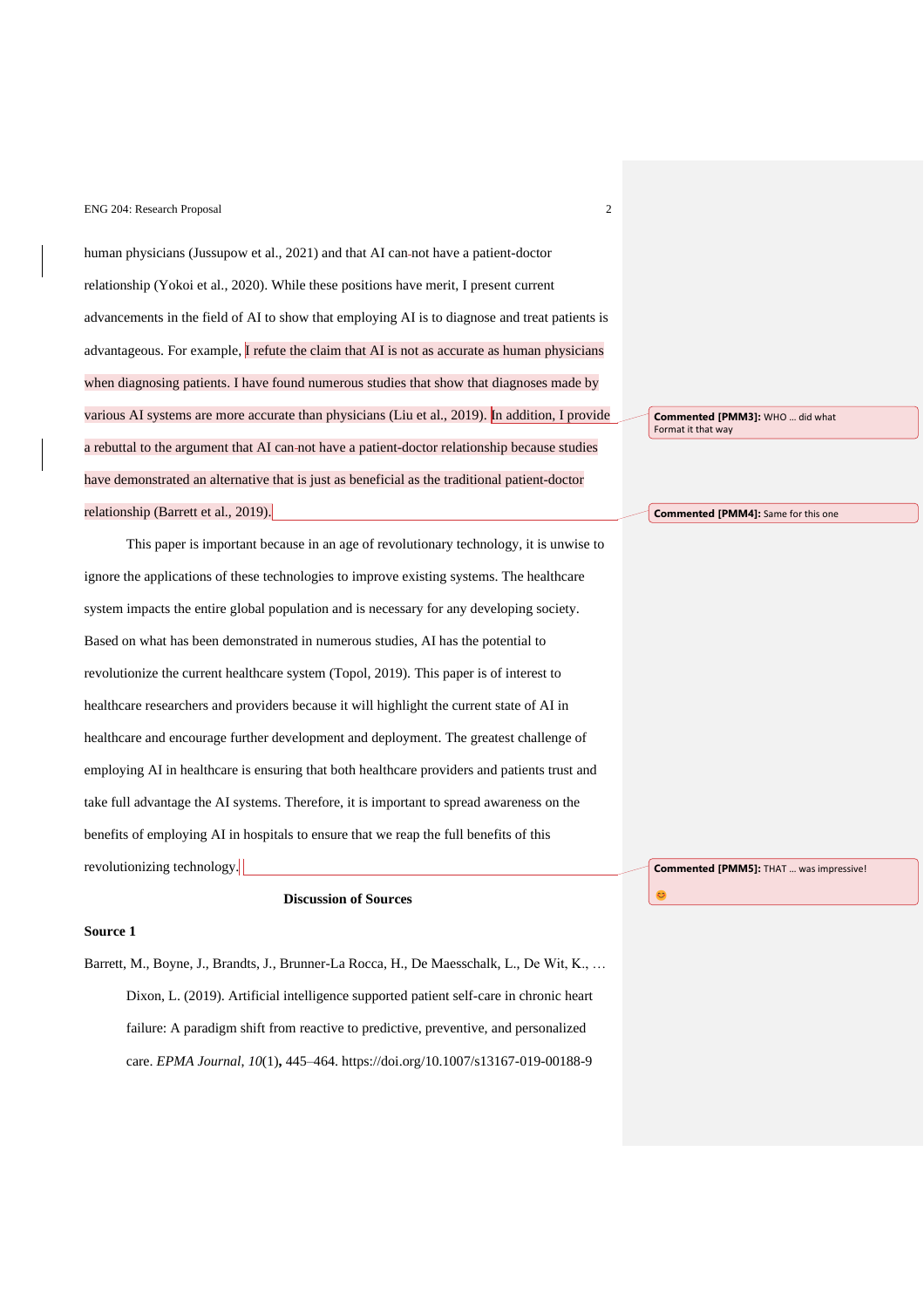This article was published in the peer-reviewed journal EPMA, a journal that provides insight on advances in healthcare regarding predictive diagnoses, prevention, and personalized medicine (PPMA). The authors of this paper include cardiologists, radiologists, and computer scientists who are aiming to bridge the gap between healthcare and technology. The article calls attention to the increased prevalence of heart failure and the lack of personalized treatment with the current approach being utilized by physicians. The authors propose an unorthodox approach to treating heart failure by implementing AI to provide personalized care to patients without the interference of healthcare professionals. The concept model that was proposed includes a combination of gamification and AI to improve patient engagement and treatment quality. In addition, the model demonstrates how AI can both improve the quality of healthcare while simultaneously reducing costs. The authors argue that although this concept will require supervision during the earlier stages of implementation, responsibility in treatment of the patient will end up shifting from physicians to exclusively AI. I will be using this article to support my argument that AI should be employed in hospitals due to their accuracy and precision and that AI is cost-effective. This article will also allow me to provide a rebuttal to the argument that AI cannot have a patient-doctor relationship because this article provides a different alternative to that traditional method. I enjoyed reading this article as the authors refrained from using confusing terminology and organized the paper in a way that was easy to understand. I would not change anything about this article as it was an interesting and engaging read.

### **Source 2**

Jiang, F., Jiang, Y., Zhi, H., Dong, Y., Li, H., Ma, S., Wang, Y., Dong, Q., Shen, H., & Wang, Y. (2017). Artificial intelligence in healthcare: Past, present, and future. *Stroke and Vascular Neurology*, *2*(4), 230–243. https://doi.org/10.1136/svn-2017-000101

This article was published in the peer-reviewed journal Stroke and Vascular Neurology, a journal that supports the proposal of controversial and unorthodox techniques in the field of healthcare. The authors of this article are specialized in either neurology or

**Commented [PMM6]:** Comma splice – will need to look those up

**Formatted:** Highlight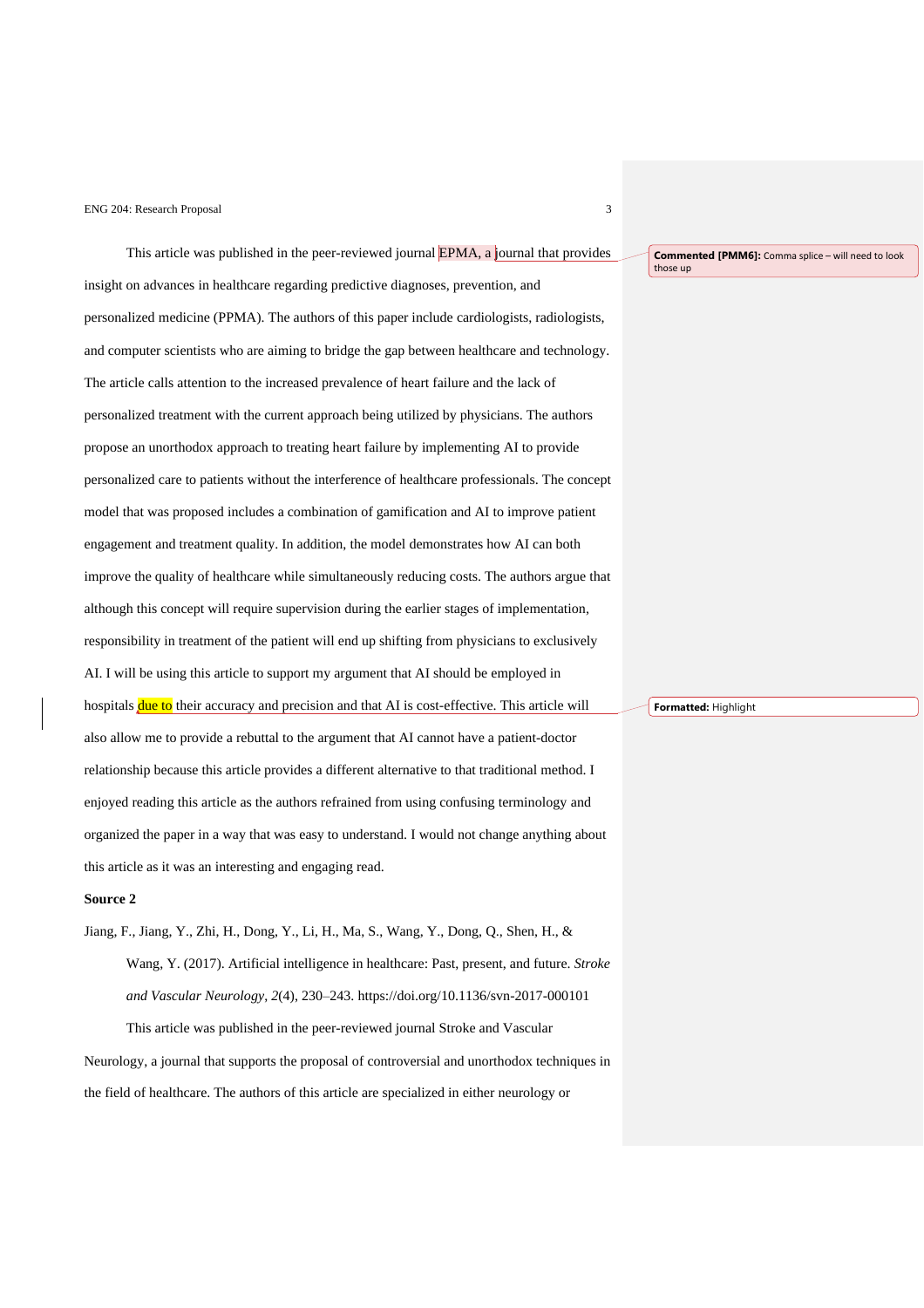statistics and are interested in the applications of AI to their respective fields. The aim of this article was to review two categories of AI, machine learning and natural language processing, and their applications to detect, diagnose, and assign treatments to patients. For the first category, machine learning, the authors explain the differences and similarities between the applications supervised and unsupervised machine learning. In addition, the authors promote the use of deep learning, an extension to the neural networks used in machine learning, for diagnosing patients. For the second category of AI, the authors promote the usage of natural language processing to extract information from text, such as physical examinations. To demonstrate both categories of AI, the authors provide examples where AI, using machine learning, natural language processing, or both, was used to accurately diagnose and prognose strokes in patients. The authors believe that the combination of machine learning and natural language processing will lead to a successful AI system. I will be using this article to support my arguments that AI can increase the speed and accuracy of diagnoses and treatments. I will also be using the evidence in this article to provide a rebuttal to the argument that AI is not as accurate as human physicians. I found this article boring to read because of the excessive use of jargon and acronyms that were difficult to follow. Despite the confusing language, I liked the organization of this article.

### **Source 3**

Jussupow, E., Spohrer, K., Heinzl, A., & Gawlitza, J. (2021). Augmenting medical diagnosis decisions? An investigation into physicians' decision-making process with artificial intelligence. *Information Systems Research*, *32*(3), 713-735.

# <https://doi.org/10.1287/isre.2020.0980>

This article was published in the Information Systems Research journal, a peerreviewed journal that publishes research on innovative information systems to advance utilization of information technologies in different fields. The authors Ekaterina Jussupow, Kai Spohrer, and Armin Heinzl are all specialized in the field of information systems and Dr. Joshua Gawlitza is specialized in radiology and pulmonology. The purpose of this article is to **Formatted:** Highlight

**Commented [PMM7]:** LOL I know that feeling €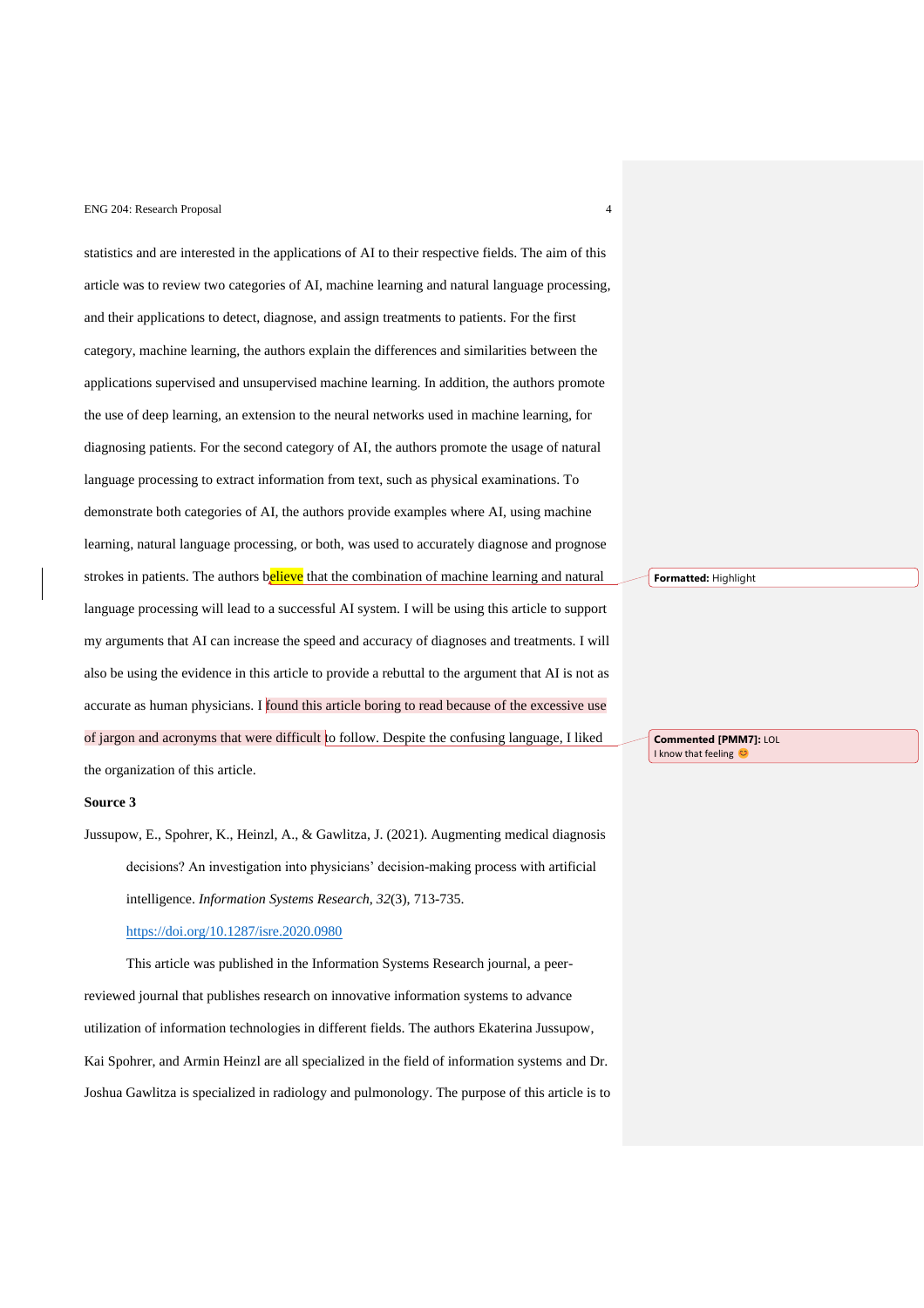understand the challenges of augmenting AI into decision making processes, specifically clinical diagnoses. An experiment was conducted where novice physicians made diagnostic decisions regarding pulmonary function values from a CT scan with the support of an AI system that provided both correct and incorrect advice. The authors found that there are numerous factors that might lead physicians to make an incorrect diagnosis provided with incorrect AI advice such as experience, belief in the capabilities of AI, and validation conflict. In addition, the authors found that decision augmentation is significantly more accurate than making decisions without augmentation if the decision makers reconsider their own assessment using by both self-monitoring and system-monitoring. The authors suggest that further research should be conducted to investigate and extend the information found in this experiment as there is potential for great success in a clinical setting. I will be using this article to support the arguments that AI can increase both the speed and accuracy of diagnoses. I will also be using this article to elaborate more on the counter argument that AI is not as accurate as physicians when making clinical diagnoses. I thought that this source was not very engaging and could have been more straightforward when explaining the experiment. However, I found the written assessments of the decision-making patterns of the physicians interesting.

### **Source 4**

Kong, X., Ai, B., Kong, Y., Su, L., Ning, Y., Howard, N., … & Fang, Y. (2019). Artificial intelligence: A key to relieve China's insufficient and unequally-distributed medical resources. *American Journal of Translational Research*, *11*(5), 2632–2640.

This article was published in the American Journal of Translational Research, a peerreviewed medical journal that publishes research aimed at converting clinical research results to practical applications. The authors of this article stem from various specialties, notably AI, big data, cancer research, and management. The authors argue that China has failed to properly manage and improve their medical care standards and resources and that a serious reform needs to be made to provide adequate and accessible healthcare to the population. The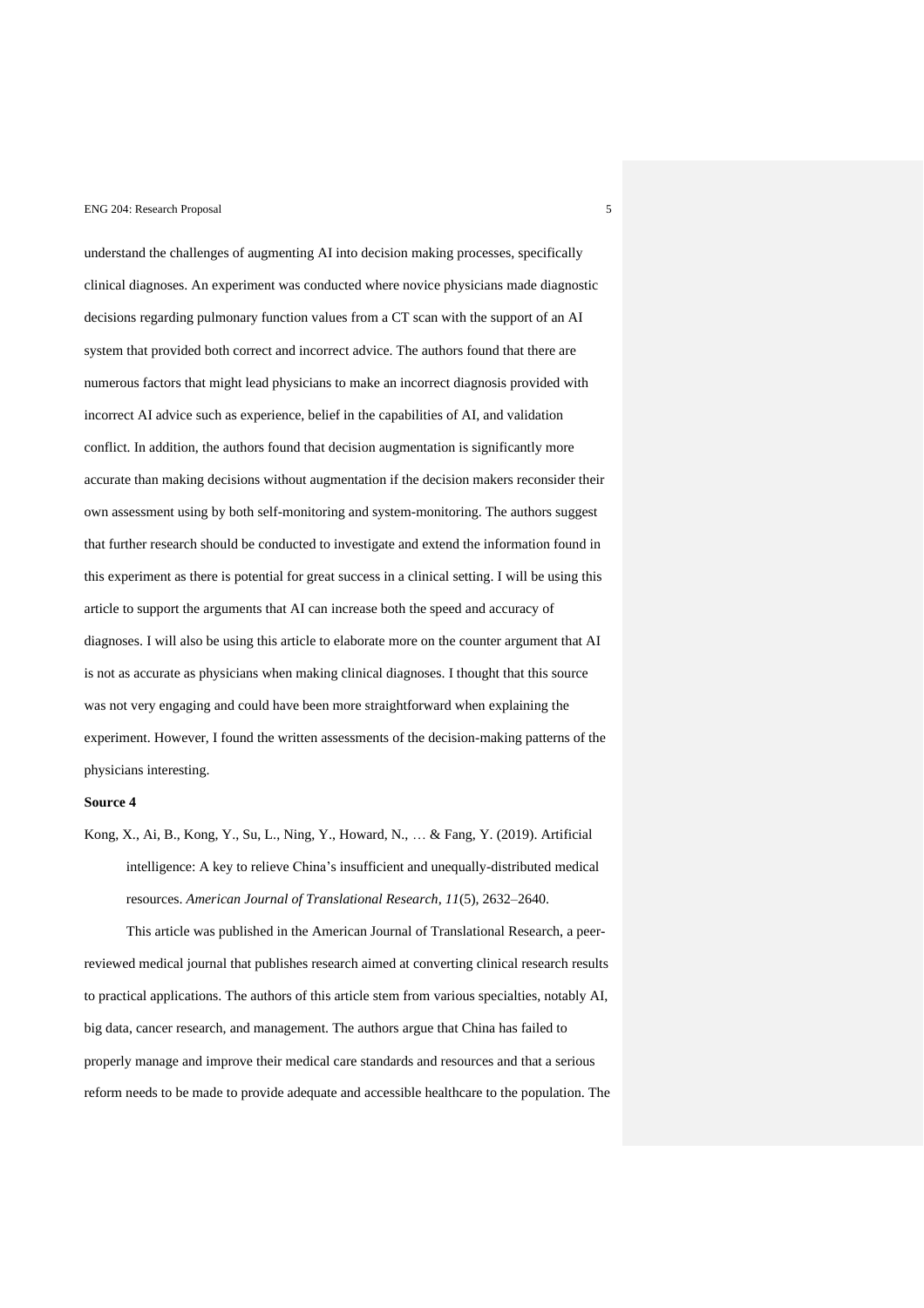authors reference several examples of violence towards medical workers and how that has impacted the enthusiasm and of younger medical students. To combat the insufficient and disproportionate distribution of medical resources, the authors suggest that AI should be applied to the current medical model. The authors argue that AI will provide ground-breaking advantages that are otherwise difficult to achieve with the current medical model, such as optimizing and saving medical resources. The authors also explain the challenges of medical AI and recommend that despite these challenges, China should strive to implement medical AI wherever possible to resolve the issues with the current medical model. I will use this article to provide evidence for my supporting arguments that employing AI in hospitals is cost-effective and can reduce stressful working conditions. In addition, I will use this article to provide a rebuttal for the counter argument that AI will cause a rise in unemployment for healthcare workers. I enjoyed reading this article because the authors were straightforward with their explanations. This article also shed light on how difficult it is to work as a doctor as I did not previously know how prevalent and severe hospital violence towards doctors is. **Source 5**

Liu, X., Faes, L., Kale, A. U., Wagner, S. K., Fu, D. J., Bruynseels, A., … Denniston, A. K. (2019). A comparison of deep learning performance against health-care professionals in detecting diseases from medical imaging: A systematic review and metaanalysis. *The Lancet Digital Health*, *1*(6), 271–297. https://doi.org/10.1016/S2589- 7500(19)30123-2

This article was published in The Lancet Digital Health, an internationally recognized journal that publishes research supporting the implementation of digital technologies in healthcare. The authors of this article stem from various backgrounds in both the field of healthcare and data science, with the main authors being Dr Xiaoxuan Liu and Livia Faes, ophthalmologists interested in the applications of machine learning to their field. The main purpose of the article is to identify and assess studies that compared the accuracy of diagnoses made by deep learning algorithms to those of physicians. The authors developed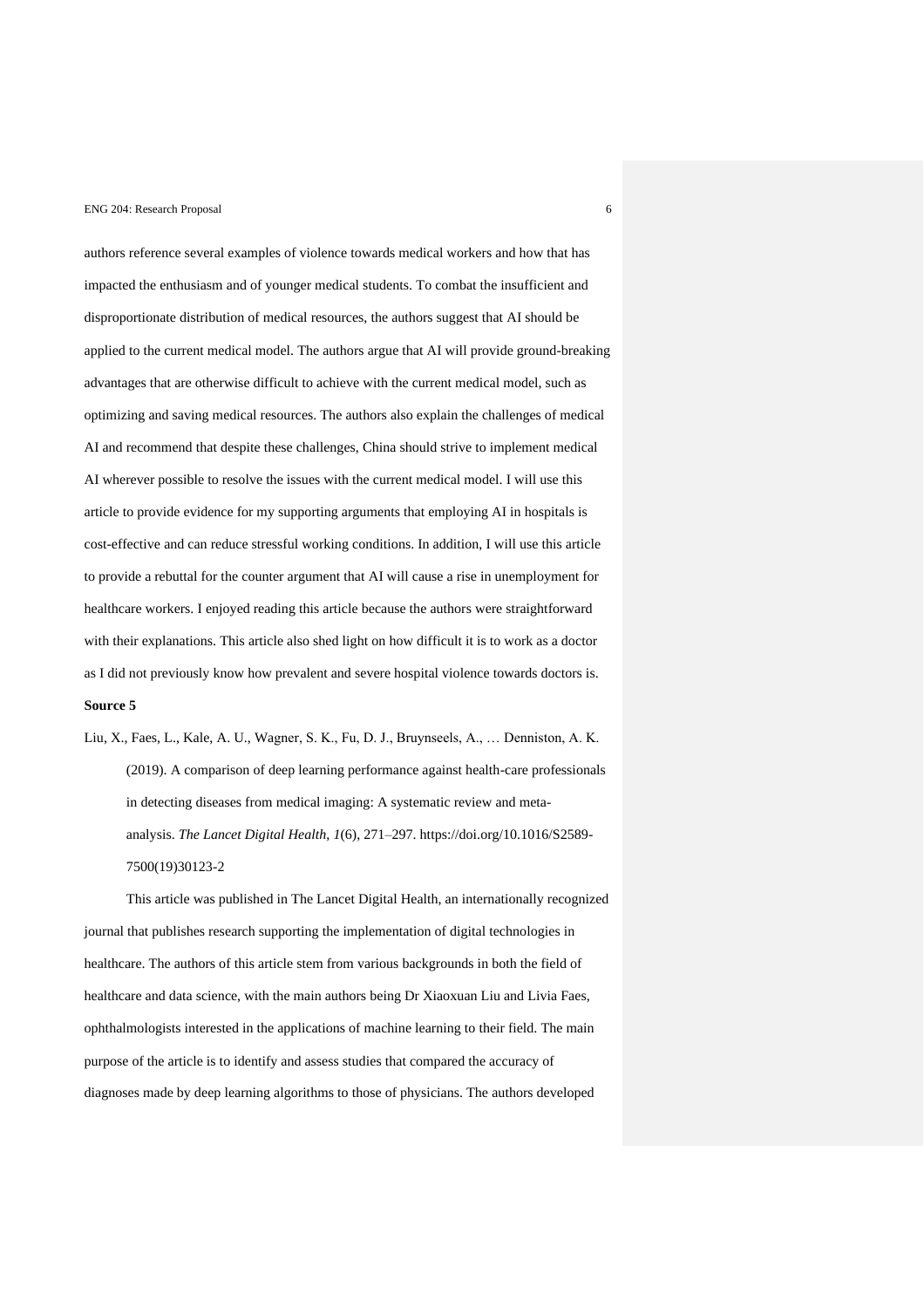and utilized a hierarchical model and a set of criteria to evaluate and narrow down thousands of articles to those relevant to the study. The result of the study was that deep learning algorithms have demonstrated their ability to diagnose patients is up to par, and sometimes more accurate, than those of physicians. The authors also noted that the number of highquality studies being conducted regarding the comparison of diagnoses made by deep learning algorithms and physicians is mostly limited to studies that were not conducted in real clinical settings. This article will be an important source in my paper because it classifies analyzes numerous other studies that are relevant to my argument that AI should be used to diagnose and treat hospital patients. In addition, I will be using this article to refute the counter arguments that AI is too unreliable to accurately diagnose and treat hospital patients and that human physicians will always be better than AI. This source was an interesting read because the authors strategized a method to summarize around eighty studies into a chart that was easy to read. However, there were many confusing statistics and graphs that were difficult to understand, and I hoped there would be a clearer description for them.

## **Source 6**

Topol, E. J. (2019). High-performance medicine: The convergence of human and artificial intelligence. *Nature Medicine*, *25*(1), 44–56. https://doi.org/10.1038/s41591-018- 0300-7

This article was published in the peer-reviewed journal Nature Medicine which publishes research articles concerning all the various aspects of medicine. The author, Eric Topol, is a cardiologist who is widely known for his extensive work in analyzing the future of medicine. Topol has written over a thousand peer-reviewed articles and published three books about the future of medicine. In this article, Topol (2019) argues that there are notable deficiencies in the current state of healthcare, including diagnostic errors and inefficiencies in workflow, that could be compensated for by the implementation of AI. Topol (2019) begins by providing evidence from numerous studies across different fields of medicine, such as dermatology and ophthalmology, to demonstrate the flexibility of the applications of AI in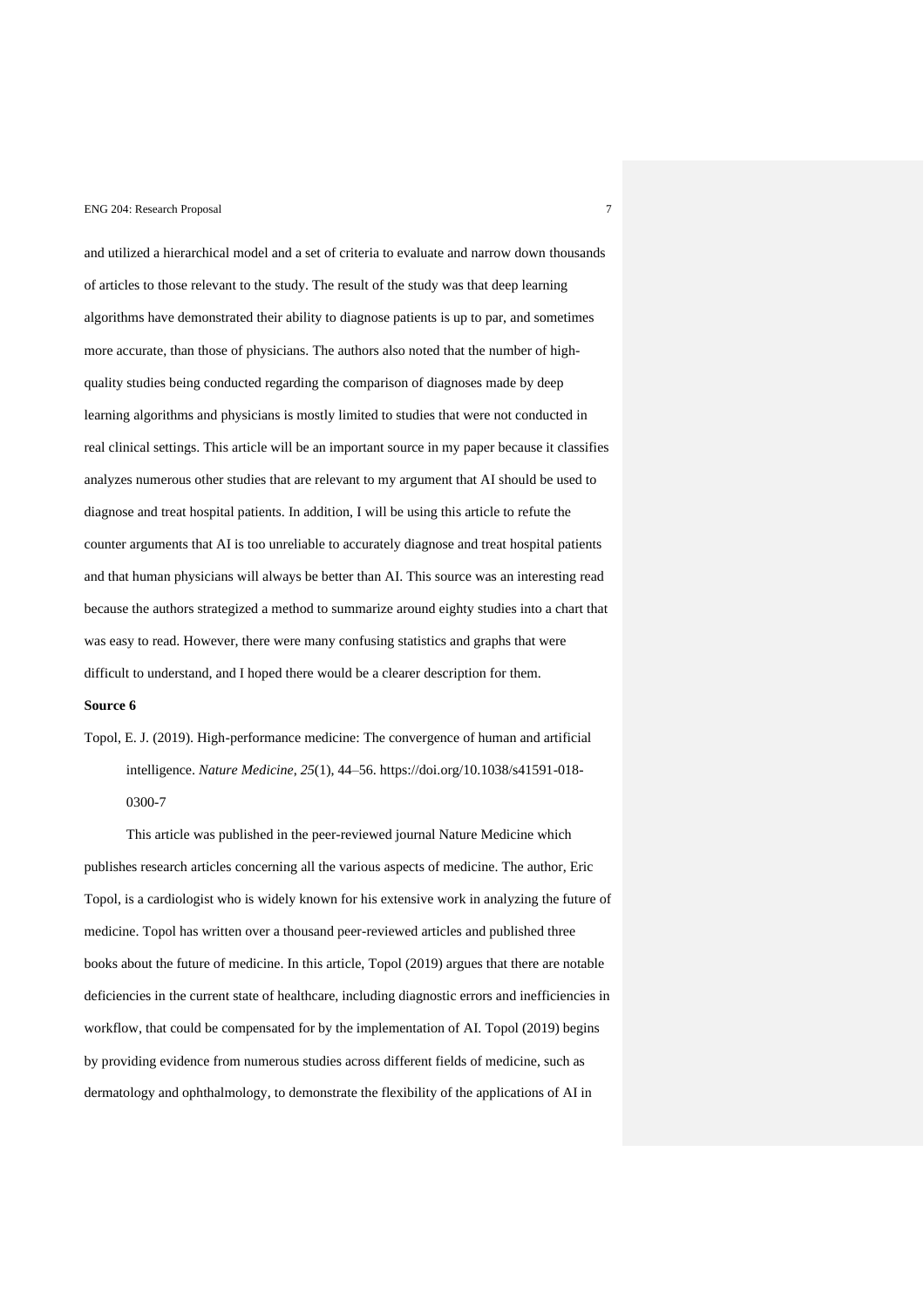the medical field. Topol (2019) also considers and weighs the advantages, disadvantages, and challenges to analyze the current and future state of applications of medical AI. Topol (2019) believes that the potential for AI, despite the risks, is promising and will only be the foundation for the technology that follows. I will be using this article to support my argument that employing AI can increase the speed and accuracy of diagnoses and treatments along with the argument that AI is cost effective. I will also be using this article to provide evidence for the counter argument that AI is susceptible to security risks. In addition, this article will be of great use to me as it will allow me to provide background evidence for AI being applicable in various healthcare sectors. This article was quite boring to read because there is an overwhelming amount of evidence that is difficult to understand all at once. However, this article also increased my interest in the topic as the author brought forth many applications of AI that I did not consider before.

## **Source 7**

Yokoi, R., Eguchi, Y., Fujita, T., & Nakayachi, K. (2020). Artificial intelligence is trusted less than a doctor in medical treatment decisions: Influence of perceived care and value similarity. *International Journal of Human-Computer Interaction*, *37*(1), 981- 990.<https://doi.org/10.1080/10447318.2020.1861763>

This article was published in the International Journal of Human-Computer Interaction, which specializes in the publication of articles related to designing innovative systems and technologies that humans can interact with. The authors of this article are Ryosuke Yokoi, a psychologist who studies the psychology of human-computer interaction, Yoko Eguchi, a researcher specialized in neuropsychology, Takanori Fujita, a researcher who focuses on the application of artificial intelligence to healthcare, and Kazuya Nakayachi, a professor of psychology. This article aims to investigate whether people were willing to trust an AI system with regards to medical treatment. The authors conducted an online experiment in which people were surveyed about scenarios regarding options of treatment in a hospital. The authors of the survey took into consideration various variables that might impact the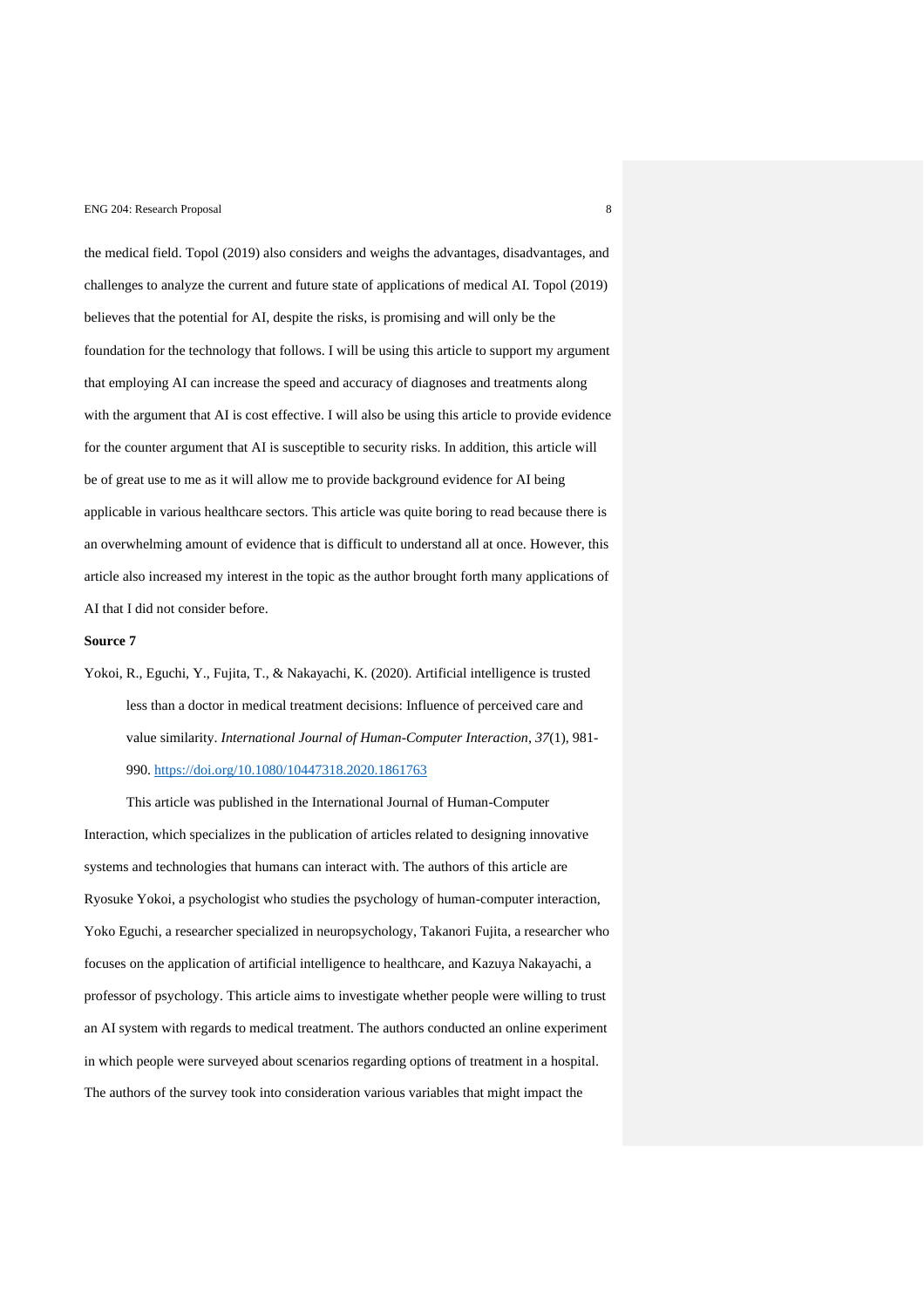participants results so that the survey would solely compare the trust of the participants towards AI and human physicians. The results of the study demonstrate that humans were overall less likely to trust an AI system than a human physician, despite both providing the same treatment options. I will use this information to support the counter argument that AI is incapable of having a trusting patient-doctor relationship like humans do. I enjoyed reading this article because of the simplicity, yet effectiveness of the experiment conducted. However, I found reading some of the explanations for the statistics in determining the trust value of the participants confusing.

**Outline**

# **Section 1: Introduction**

- Par. 1: Thesis + Background for AI in the medical field
	- 1/ In this paper, I argue that Artificial Intelligence (AI) should be employed to diagnose and treat hospital patients.
	- 2/ What is AI?

3/ How can AI be implemented in healthcare?

- Par. 2: Supporting Arguments
	- 1/ Employing AI in hospitals can increase the speed of diagnoses and treatments.
	- 2/ Employing AI in hospitals can increase the accuracy and precision of diagnoses
	- and treatments.
	- 3/ Employing AI in hospitals can reduce stressful working conditions in a hospital
	- by automating tasks.
	- 4/ Employing AI in hospitals is cost-effective.

# Par. 3: Counter Arguments

- 1/ AI is susceptible to security risks.
- 2/ Employing AI will lead to a rise in unemployment for healthcare workers.
- 3/ AI can not have a patient-doctor relationship like humans do.

**Commented [PMM8]:** Truly impressive – wow!

PLEASE minor in English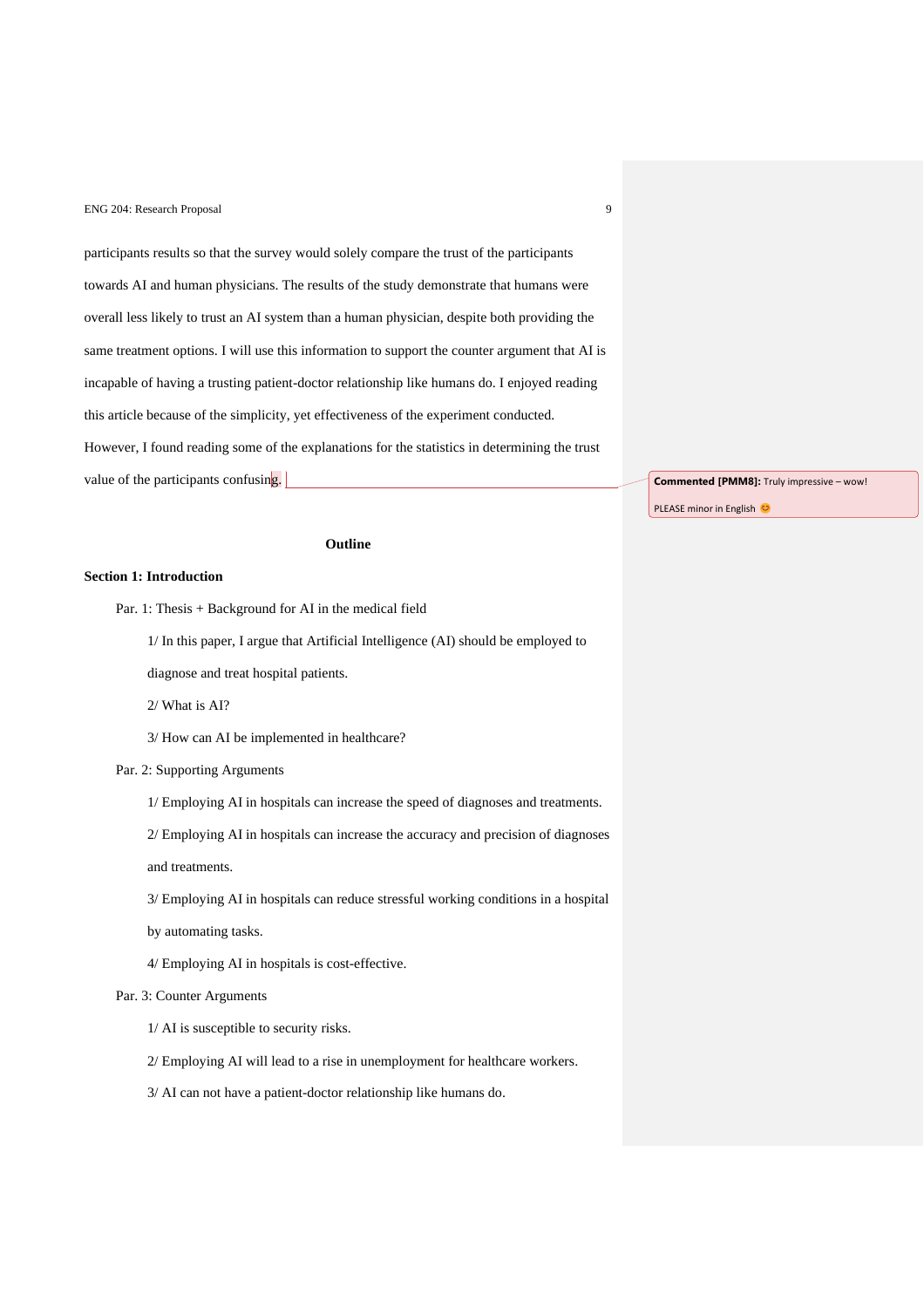4/ AI is not as accurate as human physicians when diagnosing and treating

patients.

Par. 4: Importance (who cares?)

1/ "This paper is important because …"

2/ The healthcare system needs improvement to meet the demands of patients. AI

can revolutionize the healthcare system.

3/ The advantages of employing AI in hospitals outweighs the disadvantages.

## **Section 2: Body Paragraphs**

## Support

1/ Argument 1: Employing AI can increase the speed of diagnoses and treatments.

1/How does AI analyze data and make decisions?

1/ The different types of AI (Jiang et al., 2017).

1/ Machine learning (ML).

2/ Natural language processing (NLP).

2/ How do these types of AI make decisions?

2/ How would AI increase the speed of diagnoses and treatments?

1/ AI is capable of analyzing large amounts of data and variables in a

short amount of time (Jiang et al., 2017).

2/ AI can accelerate tedious tasks such as analyzing CT scans (Topol,

2019).

3/ How does AI compare to the current speed of administering diagnoses and

treatments?

2/ Argument 2: Employing AI can increase the accuracy and precision of diagnoses and treatments.

1/ How does the quality of the diagnoses and treatments made by AI compare to that of human physicians?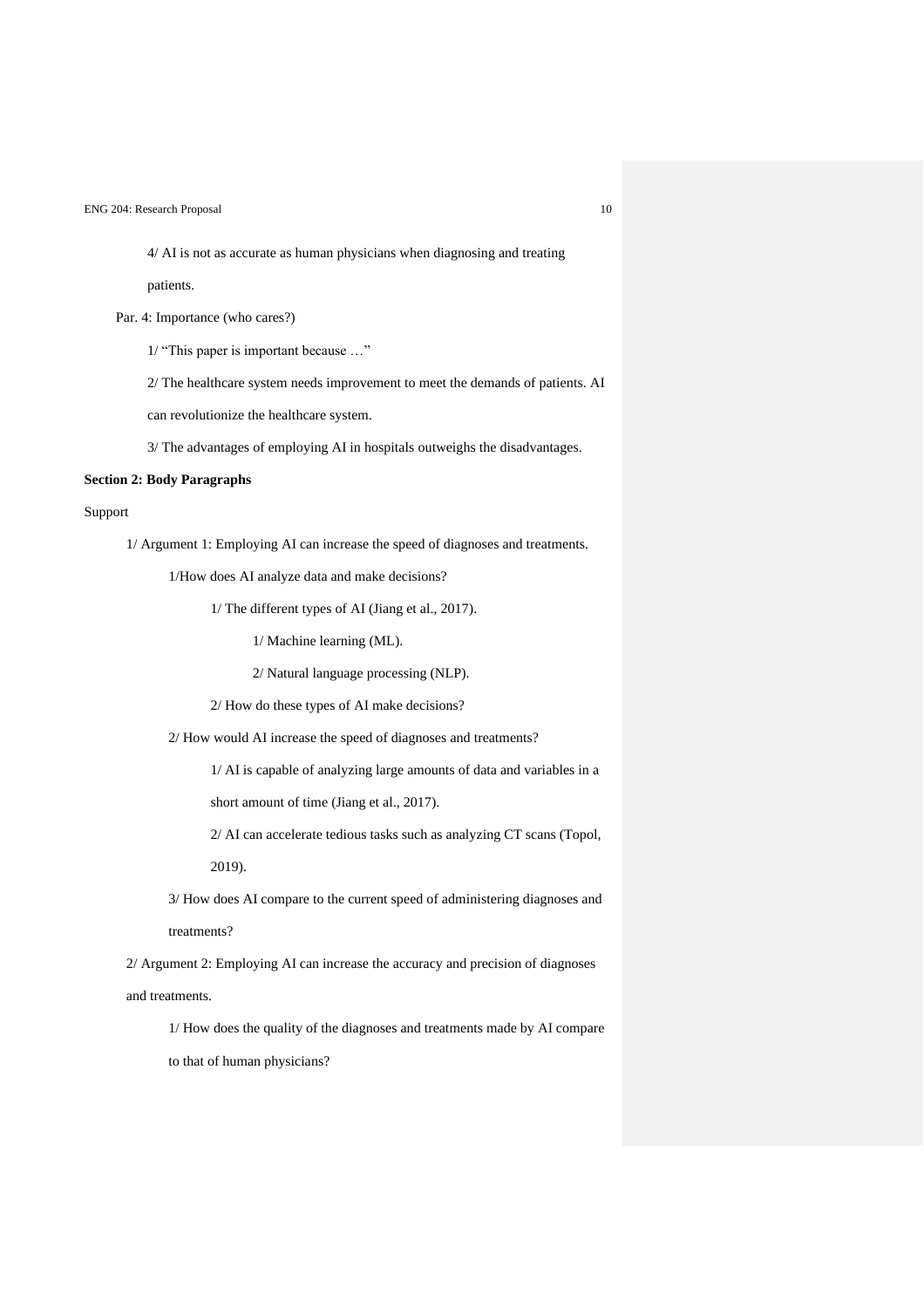1/ Examples of studies conducted by researchers comparing the accuracy of AI and physician diagnoses (Liu et al., 2019).

3/ How can existing AI systems be improved to make more accurate

diagnoses?

3/ Argument 3: Employing AI can reduce stressful working conditions in a hospital

by automating tasks.

1/ What is the current state of hospital settings?

1/ Hospital violence and overworking are prevalent issues in current

hospital settings (Kong et al., 2019).

2/ How can employing AI improve current hospital settings?

1/ Automating tedious tasks to reduce overworking.

2/ Allows doctors more time to interact with patients (REF).

3/ AI will accelerate the time it takes to diagnose and administer

treatments which will allow more patients to be treated overall (Liu et

al., 2019).

4/ Argument 4: Employing AI is cost-effective.

1/ How will AI save costs?

1/ AI is a one-time investment.

2/ AI minimizes clinical errors (Topol, 2019).

2/ AI will allow universal access to high-quality healthcare.

1/ Small clinics and areas that do not have access to doctors will be

able to take advantage of AI (REF).

# Counter

1/ Counter Argument 1: AI is susceptible to security risks.

1/ Data security and privacy is not assured.

2/ In addition, large scale hacking can alter the algorithms used by the AI

systems and cause harm to patients (Topol, 2019).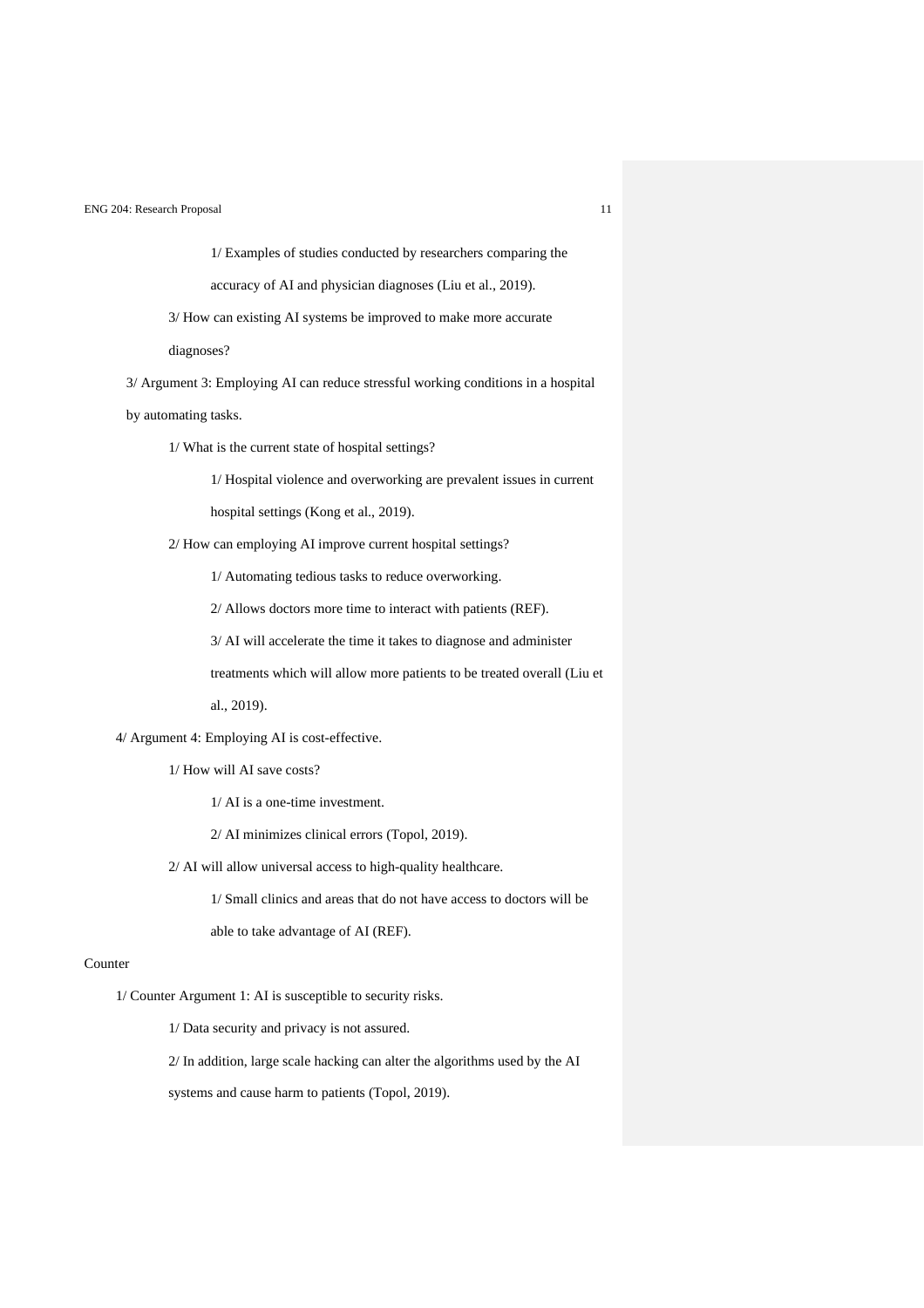2/ Counter Argument 2: Employing AI will lead to a rise in unemployment for healthcare workers.

1/ AI is capable of automating tasks that will negate several jobs in healthcare, such as administrative jobs (REF).

3/ Counter Argument 3: AI can not have a patient-doctor relationship like humans do.

1/ Current studies suggest that patients are more reluctant to trust AI than

human physicians (Yokoi et al., 2020).

4/ Counter Argument 4: AI is not as accurate as human physicians when diagnosing and treating patients.

1/ Bias may be prevalent in the AI algorithms used to diagnose and treat patients (REF).

2/ AI does not account for an individual's unique characteristics like a human physician would (REF).

Refutations/Rebuttals/Acknowledgements (RRA):

1/ Several AI systems have demonstrated more accuracy in diagnosing and

administering treats than human physicians (Liu et al., 2019).

2/ Although is it challenging for an AI system to demonstrate empathy like humans

do, there are AI systems that provide an alternative to the traditional patient-doctor relationship (Barrett et al., 2019).

### **Section 3: Conclusion**

The professor said leave this for now until we have read Chapter 15.

# **References**

Barrett, M., Boyne, J., Brandts, J., Brunner-La Rocca, H., De Maesschalk, L., De Wit, K., … Dixon, L. (2019). Artificial intelligence supported patient self-care in chronic heart failure: A paradigm shift from reactive to predictive, preventive, and personalized care. *EPMA Journal*, 10**,** 445–464.<https://doi.org/10.1007/s13167-019-00188-9>

**Commented [PMM9]:** I've said it before And I'll say it again

Wow<sup>c</sup>